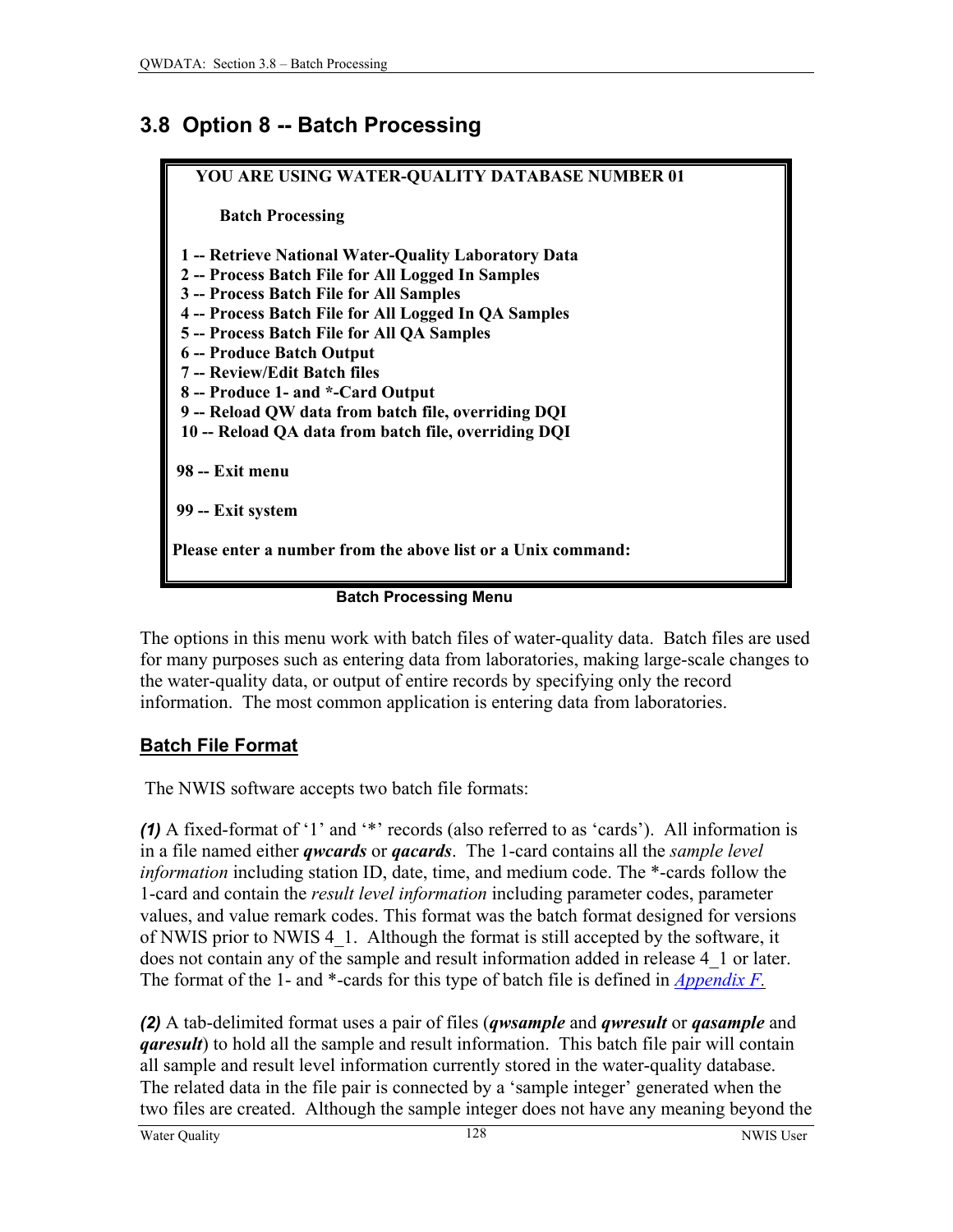batch file pair, it is critical to keeping the sample and result information properly connected. The sample and result file formats are defined in *[Appendix F](#page-0-0)*.

The batch input programs look for the batch files in the directory where the program is initiated. Both the 1- and \*-card and tab-delimited batch file formats are accepted by the batch input programs in *Options 1-5, 9, and 10* of the Batch Processing Menu, and both will be processed if present in the working directory simultaneously. The 1- and  $*$ -card files will be processed first.

## **Environmental and QC Data**

Environmental and quality-control data are entered with the batch entry programs available in this menu. A process is initiated to separate the environmental data from the QC data (*qa\_sep*) so that slightly different protocols can be applied to the entry of each and the data can be written to separate databases, if they exist. Samples with a medium code of Q-Z are written to the file *qacards* or the file pair *qasample/qaresult*, depending on the format of the input file(s). (If those filenames exist, the existing filenames are changed to include an extension of '*.old.yymmdd.hhmm*') Environmental samples are entered into the default environmental database and *QA* samples are entered into the default quality-assurance database. The only difference in the data entered in each database, is that the District Processing Status code (DSTAT) is set to 'Local Only' for the QC data. The separate processes produce separate output files with different filenames (a '.qa' is added to the filenames) to distinguish the environmental output files from the QC output files.

The association of environmental and quality assurance water-quality databases and related data entry behavior can be a little complicated. The program used, the database the user is 'pointing to', the type of data contained in the batch files (environmental, QC, or a combination), and the existence or non-existence of the environmental database and an associated QC database all affect the actions taken by the software. The typical conditions and expected actions are described for each program. Although the programs will accept other conditions, the actions may be both unexpected and less than desirable.

# **Data Entry Behavior**

The behavior of the batch input processes for the tab-delimited files with respect to overwriting existing data, treatment of nulls, and the use of default values can be found in the format table in *[Appendix F](#page-0-0)*.

Most of the entries allowed in the batch file fields are self explanatory or defined in the domain lists for the coded fields. There are some 'tricks' that might be useful: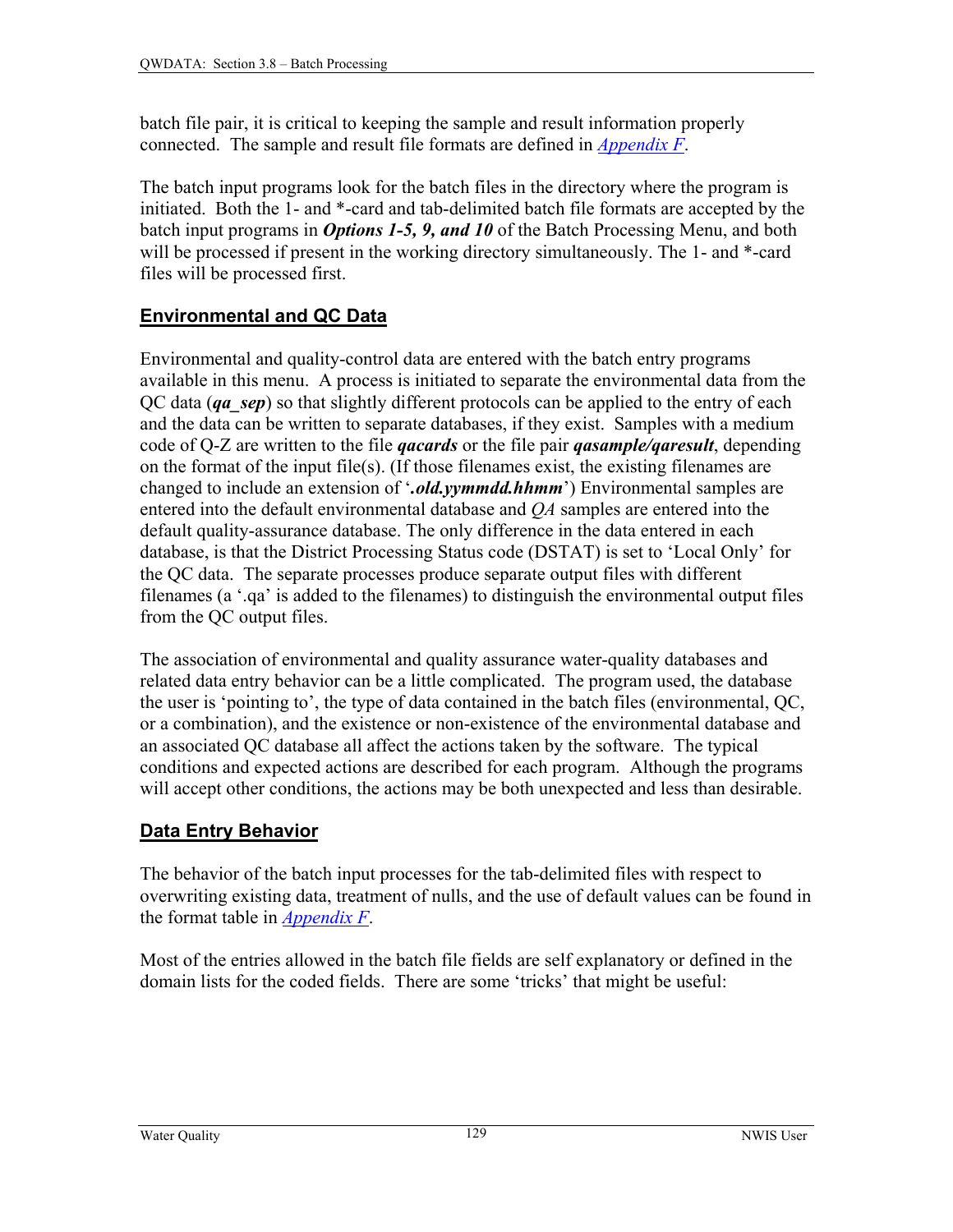### **1- and \*-card files:**

- 1. To delete a result value, enter a ','(comma) after the '=' sign in the \*-card. It would look like this to delete the result value for parameter 00095: \*00095=,
- 2. Set a remark code to 'X' to delete a result and all of the associated attributes.
- 3. A #-card can be inserted after the 1-card to add project codes to the input. The '#" should be in the first column, and the project code should be in columns 2-10.
- 4. To delete an entire sample, enter 'DELETE' for GUNIT.
- 5. To enter a null value with a remark code, enter a '#' in the value field and a valid null-value remark code in the remark field.

### **Tab-delimited files:**

- 1. Set a remark code to 'X' to delete a result and all of the associated attributes.
- 2. To delete a value qualifier code, set the value qualifier code to '#(code to be deleted)'. For example, to delete a value qualifier code of 'a', the value qualifier code should be '#a' in the batch file.
- 3. If a time datum is included in a batch file, the time datum will be updated in the database, but the UTC sample time will not be changed. The result may not be desired, so consider carefully before including a time datum in a batch file. If you want to change the stored time, consider changing the time using *[Modify Sample](#page-5-0)  [or Results \(section 3.2\)](#page-5-0)* or a separate program *[qwtimeshift \(section 3.9.4\)](#page-5-0)*.
- 4. Batch files may be prepared using computer systems running Microsoft (TM) operating systems. Often such files need additional processing to be interpreted properly on a computer running the Unix operating system (such as your NWIS system). You can test one of these files using the following Unix command to determine if additional processing is needed (replace *filename* with the name of the file you want to test).

### perl -ne 'if (/\r\n\$/) {print "MS-DOS file\n";exit;}' < filename

You may safely ignore messages regarding "keyboard type." All the files in the current directory can be rewritten with their Unix-format equivalents, using the following Unix command:

### ksh -c 'for x in \* ; do dos2unix \$x \$x ; done'

Explanation: MS-DOS text files are formatted with lines that end with a carriage return, followed by a linefeed. Unix text files are formatted with lines that end with a linefeed only. Data-processing programs in Unix interpret the carriage return (a non-printing control character) as data, which often causes confusing errors. In some instances, the QWDATA batch processing software might print error messages regarding apparently valid codes as being invalid when MS-DOS formatted batch files are supplied. The "dos2unix" command removes the unwanted carriage return.

If the batch files are obtained using "ftp," then the files should be transferred using "type ascii." Use of this option will cause the ftp operation to perform the conversion from MS-DOS format to Unix format.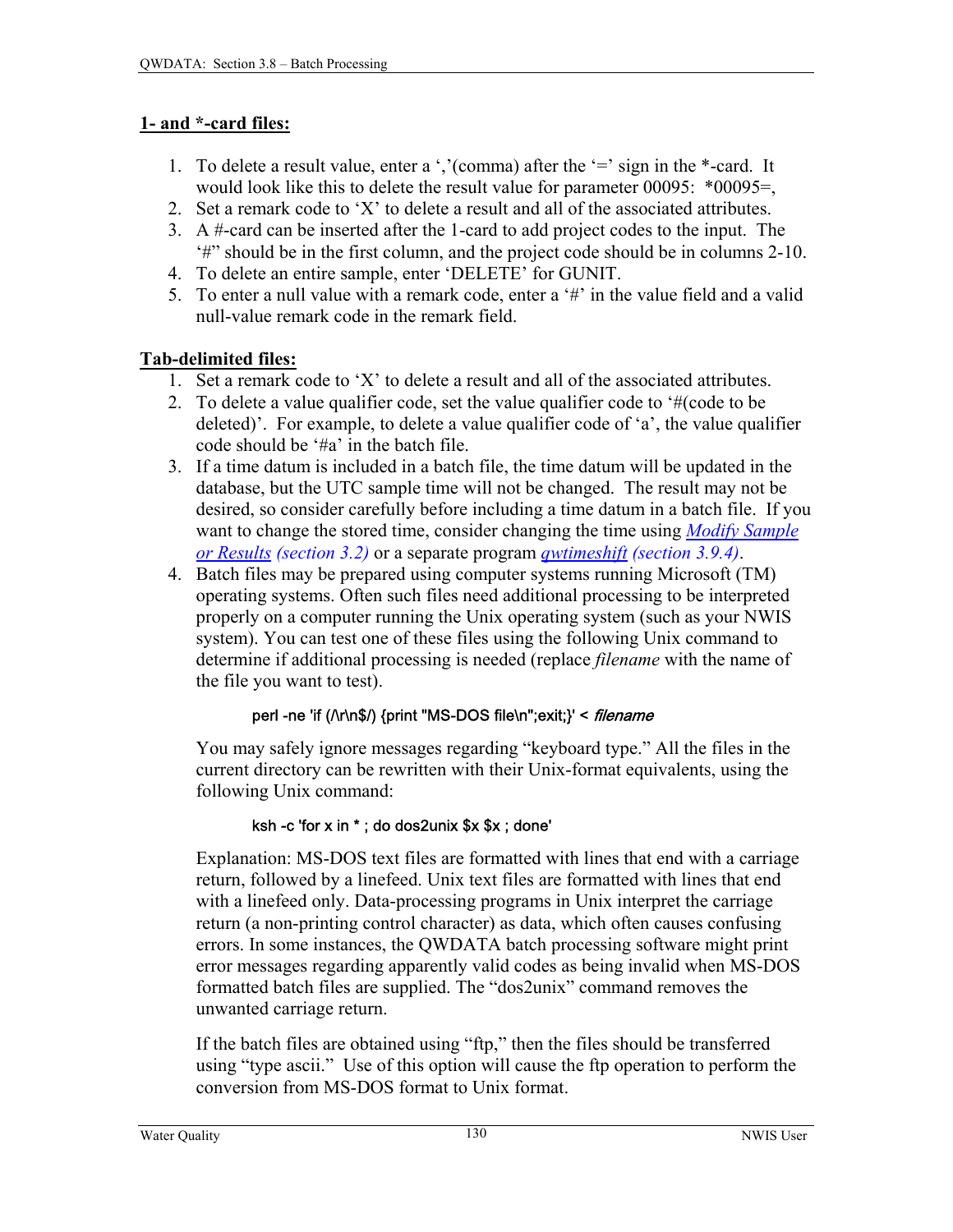### **Record of Actions Taken (WATLIST)**

A record of the actions taken when a batch file is processed with a batch file program is written to the files named *watlist.yymmdd.hhmm* and *watlist.qa.yymmdd.hhmm.* The records created or modified, the cation/anion balance (if it can be computed), and any error information generated for samples and results are recorded in these files. Samples that are not processed are shown in this file and are differentiated from processed samples by a blank record number field and an error message stating why the sample wasn't processed. . The WATLIST is automatically sorted by project code. A sample WATLIST output can be found in *[Appendix C](#page-0-0)*.

The parameter codes for the parameters listed in the WATLIST output are preceded by a one-letter code that informs the user if any changes were made to the stored result for that value. The column header for this code is '\*' in the WATLIST output.

| Code | <b>Definition</b>    |
|------|----------------------|
|      | New parameter        |
|      | Updated parameter    |
|      | Calculated parameter |

In the error section, messages for those results that are greater than defined limits (*[see](#page-0-0)  [appendix E\)](#page-0-0)* will appear. As of NWIS 4.3, a result with any remark code other than a less-than symbol (<) will be compared to the list of defined limits. If the result is greater than the defined limit, an error message will appear.

### **Rejected Samples and Results**

Samples will not be processed for the following reasons: (a) invalid formats, (b) invalid site ID's, dates*,* times, or medium codes, (c) results for samples that do not already exist in the water-quality file (except menu options 3 and 4), and (d) samples that contain results that are overwrite protected with a DQI value (except menu options 9 and 10)*.* All results are rejected for a sample if a rejection error is found for one or more results. After the necessary steps are taken to correct any problems*,* the corrected samples can be entered by renaming the files to an appropriate batch filename and initiating one of the batch input programs.

### **Rejected samples from 1-and \*-card files:**

The files, *badqw.yymmdd.hhmm* and/or *badqa.yymmdd.hhmm* are created when samples are rejected from a *qwcards* batch file.

An E-card is inserted in the *badqw* files to describe an error after the card causing the error. The E-card is treated as a comment and ignored by the input programs.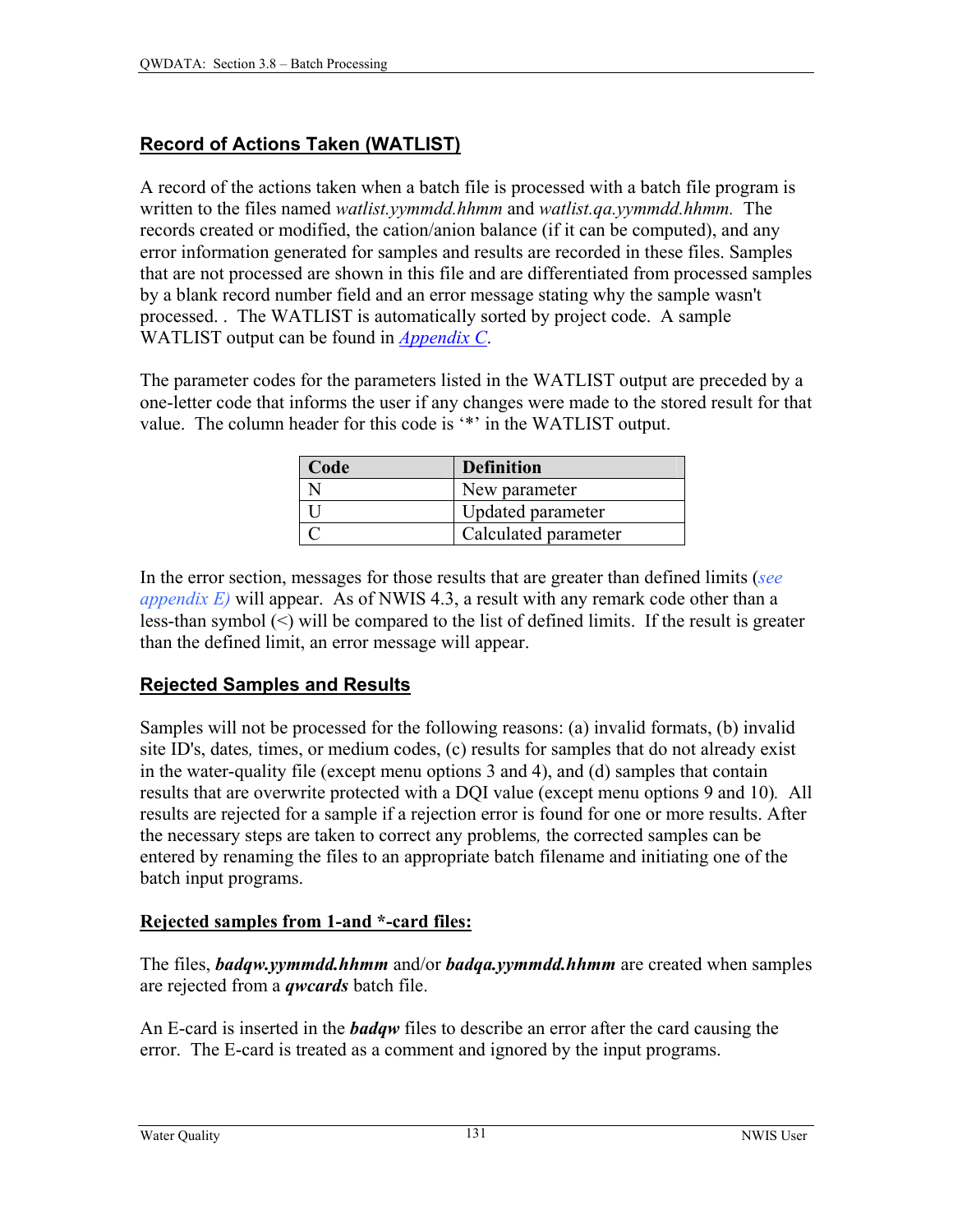#### **Rejected samples from tab-delimited files:**

The files, *rejected.sample.yyyymmdd.hhmmss* and *rejected.result.yyyymmdd.hhmmss* and/or *rejected.sample.qa.yyyymmdd.hhmmss* and *rejected.result.qa.yyyymmdd.hhmmss* are created when samples are rejected from a *qwsample/qwresult* batch file pair.

A '#' followed by a sample integer is used to insert error messages in the rejected sample and result files. The error message is included before the record causing the error. The format of the error messages in the sample file is:

#SINT<tab>error message

The format of the error messages in the result file is:

#SINT<tab>parameter code<tab>error message

These error messages are treated as comments and ignored by the batch input programs. However, the program in Option 7 to review or edit the tab-delimited batch files will show the error messages.

### **Additional Output from the Batch Programs**

A command output file, *program.como.yymmdd.hhmmss,* is produced to capture runtime information and errors encountered during the run of the program. This file should be checked to verify successful processing.

#### **3.8.1 Option 1 -- Retrieve National Water-Quality Laboratory Data**

The *qwgetlab cmd* program is used by the person(s) responsible for water-quality data management to process data that has been analyzed by the NWQL (National Water-Quality Laboratory). The NWQL sends completed laboratory data to the District server and it is placed in the */var/ftp/incoming/.wrd\_only/nwis.nwql* directory.

The NWIS 4 1 tab-delimited formatted files are named:

**SAMPLE.uc.111.111.111.11.222.222.222.2.yymmdd.hhmmss.checksum.t.a and RESULT.uc.111.111.111.11.222.222.222.2.yymmdd.hhmmss.checksum.t.a Where: uc = user code 111.111.111.11 = IP address of the machine where the data came from 222.222.222.2 = IP address of the machine where the data is transferred to yymmdd = date hhmmss = time checksum = the checksum value used to make sure no data were lost in the transfer**

The NWIS 3 2 card-image formatted files (1 and  $*$  cards) are named:

#### **ADATA.uc.111.111.111.11.222.222.222.2.yymmdd.hhmmss.checksum.t.a Where: uc = user code**

Water Quality 132 NWIS User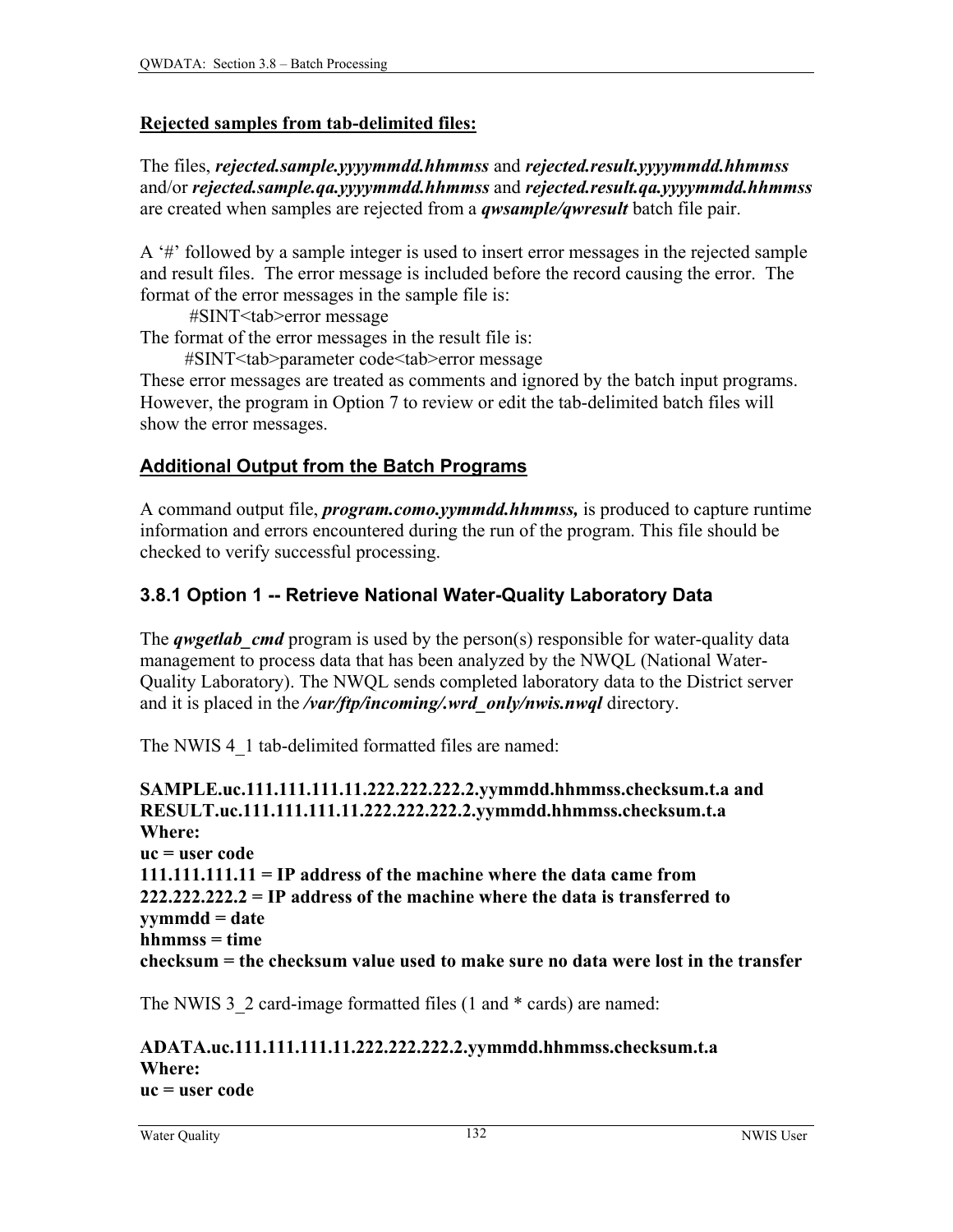#### <span id="page-5-0"></span>**111.111.111.11 = IP address of the machine where the data came from 222.222.222.2 = IP address of the machine where the data is transferred to yymmdd = date hhmmss = time checksum = the checksum value used to make sure no data were lost in the transfer**

Generally, the user will not need to know the names of the files being transferred from the *nwis.nwql* directory. The *qwgetlab\_cmd* program is invoked as an interactive process and searches for the lab data in the */var/ftp/incoming/.wrd\_only/nwis.nwql* directory. A file named *qwgetlab.como.yymmdd.hhmmss* is produced showing the results of the *qwgetlab\_cmd* program.

If the files *qwcards***,** *qwsample,* or *qwresult* already exist in the working directory, the names of the existing files are changed to *qwcards.old.yymmdd.hhmmss, qwsample.old.yymmdd.hhmmss*, and *qwresult.old.yymmdd.hhmmss*.

The following messages are displayed on the screen when no lab data are found:

**Enter user/district code if required:** 

**qwgetlab initiated: Thu Mar 15 13:47:35 EST 2001** 

**Working in directory: /home/tester/qwgetlab\_dir** 

**Searching for any lab data in: /var/ftp/incoming/.wrd\_only/nwis.nwql** 

**No lab data found.** 

**Output will be logged to: qwgetlab.como.010315.134733** 

 If laboratory data exist in the */var/ftp/incoming/.wrd\_only/nwis.nwql*, the files are moved to the working directory where the user was attached when the *qwgetlab\_cmd* was invoked, and renamed to *qwcards***,** *qwsample, or qwresult*, depending on what file formats were found. The following types of messages are displayed on the screen:

**Enter user/district code if required:** 

**qwgetlab initiated: Thu Mar 15 18:48:01 EST 2001** 

**Working in directory: /home/tester/qwgetlab\_dir** 

**Renaming old copy of qwsample to qwsample.old.010315.184801** 

**Renaming old copy of qwresult to qwresult.old.010315.184801** 

**Searching for any lab data in: /var/ftp/incoming/.wrd\_only/nwis.nwql** 

**Checksum OK for: ADATA.08.130.118.109.93.136.177.8.2.20000310.083438.4949.t.a Moving to qwcards**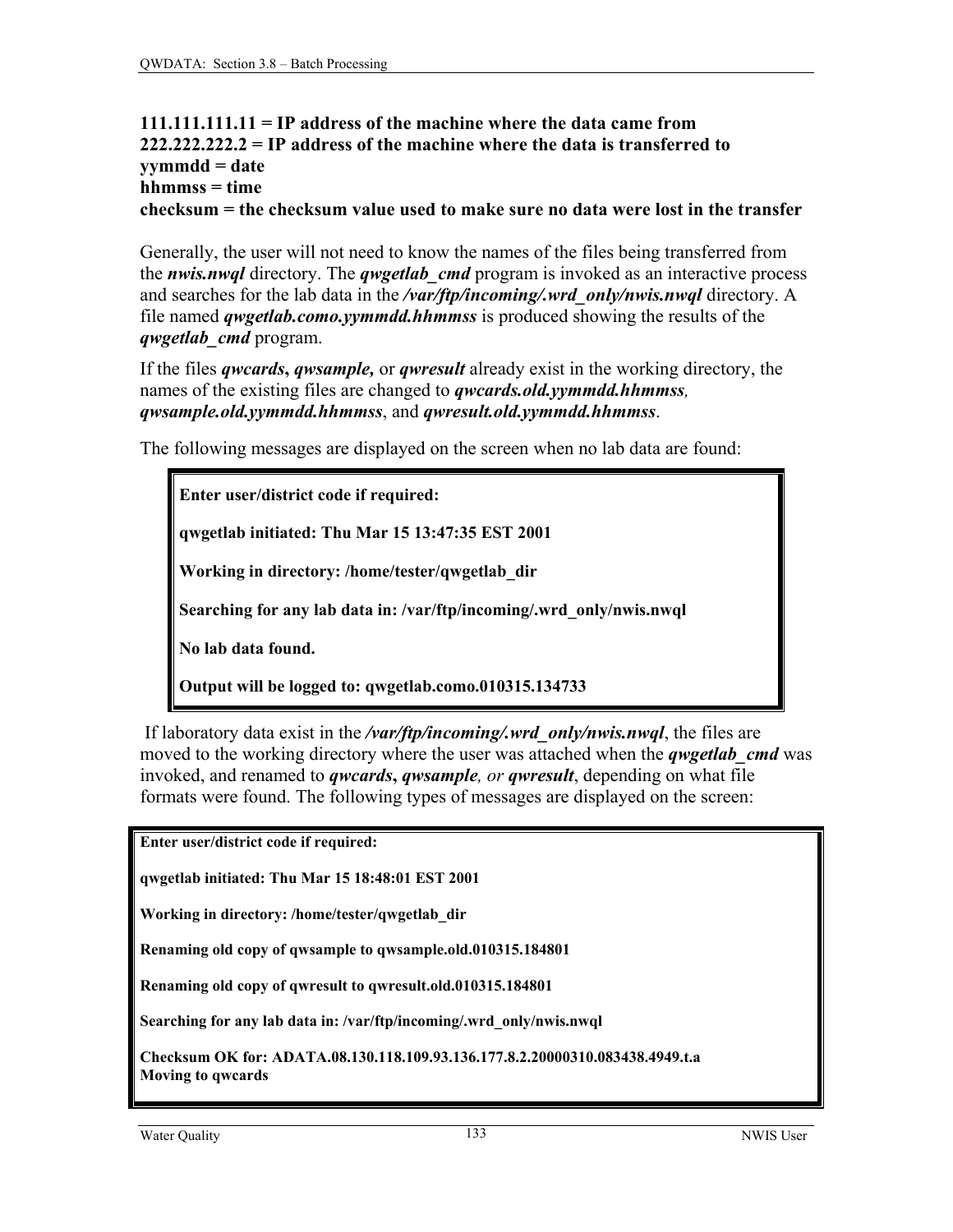**found lab SAMPLE file: SAMPLE.30.130.118.109.93.136.177.224.5.20000306.140951.t.a Moving to qwsample** 

**found lab RESULT file: RESULT.30.130.118.109.93.136.177.224.5.20000306.140951.t.a Moving to qwresult** 

**Found 1 files containing lab ADATA data. Found 1 files containing lab SAMPLE data. Found 1 files containing lab RESULT data.** 

**Output will be logged to: qwgetlab.como.010315.184800** 

If more than one batch file is found in the *nwis.nwql* directory, the files of the same format are appended to each other. The total number of files found is displayed to the screen and included in the *qwgetlab.como* file.

This program also may be invoked by entering *qwgetlab\_cmd* from the Unix prompt. There are four arguments that may be supplied to the command:

- **-u** user/district code, if any is required.
- **-w** working directory (generally a directory under */usr/opt/nwis/data/auxdata)*
- **-p** processing program ( *qw\_cardsin* / *qw\_enter* ) if processing is desired
- **-d** database number

Application of the **-u** option allows the user to specify the user/district code, located in the batch filename, so that only those files are retrieved. If no code is specified, all user/district codes will be merged into one set of batch files. Application of the **-w** option will allow output from the *qwgetlab cmd* program and from the processing programs to be written to the directory specified. If no directory is specified, the default is the current working directory. Application of the **-p** option will allow the *qwgetlab\_cmd* program to move the data to the working directory and then process the data using one of the batch entry programs*.* Application of the **-d** option allows the user to specify a database number (the default database is 01).

The processing of laboratory-transmitted data can also be set up as an operation that is completed in off-hours. An example of a cron job file is available in /usr/opt/nwis/data/auxdata/qwgetlab\_cronjob.master and qwgetlab\_crontab.master. To set up this retrieval to run in off-hours (as a cron job), please contact the NWIS help (email: GS-W Help NWIS) for instructions.

### **3.8.2 Option 2-- Process Batch File for All Logged-In Samples**

 This option runs *qw\_cardsin*, a program that *updates* sample records with sample and result information from batch files. Thus, an entry for each sample (environmental and QC) must already exist in NWIS.

Generally, the NWQL or other laboratories transfer data to a District and *qw\_cardsin* is used to enter the data into NWIS. The user will 'point' to the appropriate environmental database number. QC data will be separated and written to an associated QA database.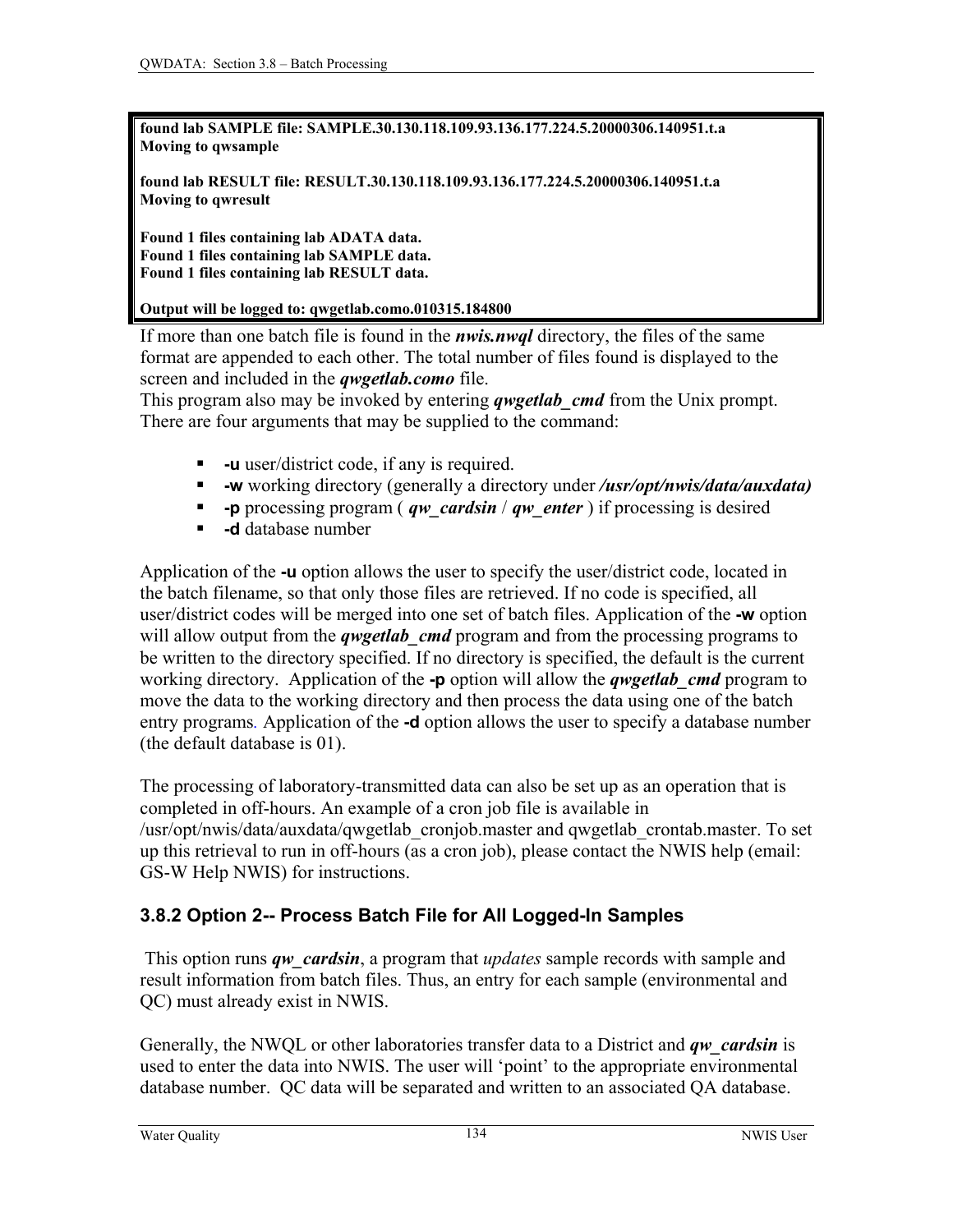### **3.8.3 Option 3-- Process Batch File for All Samples**

 This option runs *qw\_enter*, a program that *enters or updates* analytical data into NWIS. This program is different from *qw* cardsin in that a record for a sample does not have to be in the database for the data to be successfully processed.

This program may be used to update existing records with USGS laboratory analytical data, create new records, add analytical data from non-USGS sources, and perform limited editing functions. Using *qw\_enter* to create records is not recommended. Erroneous information entered in key identification fields (site ID, date, time, and medium code) can create unintended records instead of updating the intended records. These erroneous records are sometimes difficult to detect and are time-consuming to repair.

To appropriately use *qw* enter, the user will 'point' to the appropriate environmental database number. QC data will be separated and written to an associated QA database.

## **3.8.4 Option 4 -- Process Batch File for all Logged in QA Samples**

This option runs *qa\_cardsin*, a program that *updates* QA sample records with sample and result information from batch files. Thus, an entry for each sample must already exist in NWIS.

This program is identical to *qw* cardsin, but is tailored to process a batch file containing only QC data. The user should 'point' to the appropriate QC database. The program to separate the environmental data and the QC data (*qa\_sep*) is run, so all data in the batch file is written to the QC database and flagged as 'local only' with the District.

## **3.8.5 Option 5 -- Process Batch File for All QA Samples**

 This option runs *qa\_enter*, a program that *enters and updates* QA sample records with sample and result information from batch files. A record for a sample does not have to be in the database for the data to be successfully processed.

This program is identical to *qw\_enter*, but is tailored to process a batch file containing only QC data. The user should 'point' to the appropriate QC database. The program to separate the environmental data and the QC data (*qa\_sep*) is run, so all data in the batch file is written to the QC database and flagged as 'local only' with the District.

# **3.8.6 Option 6 -- Produce Batch Output**

This option is used to produce *qwsample* and *qwresult* files from the database. The format of these files is described in *[Appendix F](#page-0-0)*. The program will use record numbers or agency code, station ID, date, time and medium code to generate the output file. This information can be entered from the terminal or from an existing file. The format of the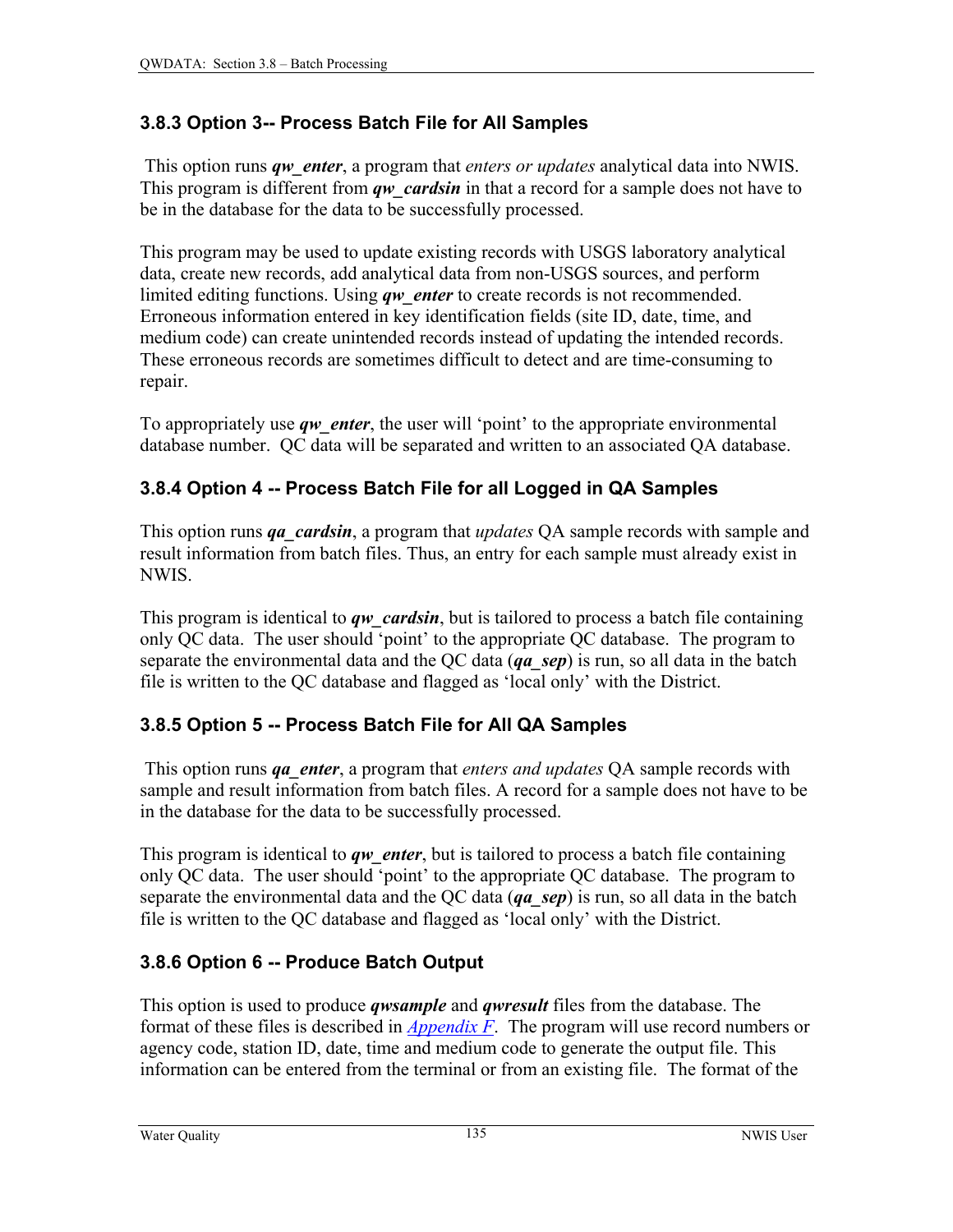optional input files is described in *[Appendix G](#page-0-0)*. The output files can be specifically named or defaulted to *qwsample* and *qwresult.* 

#### **3.8.7 Option 7 -- Review / Edit Batch Files**

This option is used to review or edit the *qwsample* and *qwresult* batch input files. These files are paired and both are necessary for the review/edit of the input files. When this option is selected, the following submenu is displayed:

| <b>QWDATA PROCESSING ROUTINE REV NWIS 4 0+20010328</b>                                   |
|------------------------------------------------------------------------------------------|
| YOU ARE USING WATER-QUALITY DATABASE NUMBER 01                                           |
| <b>Review/Edit Batch files</b>                                                           |
| 1 -- Review tab-delimited batch input files<br>2 -- Edit tab-delimited batch input files |
| 98 -- Exit menu                                                                          |
| 99 -- Exit system                                                                        |
| Please enter a number from the above list or a Unix command:                             |

Option 1, to review the batch files, combines the sample and result information and displays it to the screen in increments of the number of lines specified. The user moves through the records with carriage returns, and enters a '**Q**' to quit the review.

Option 2, to edit the batch files, will let the user edit either the sample information or the result information. The choices for editing the sample information are:

> **Transaction number: 1 Sample identifier: 315 You have several options: 1 -- edit this record 2 -- go to next record 3 -- quit and save 4 -- skip to another sample by transaction number 5 -- skip to another sample by sample identifier Enter option 1-5,**  $\langle CR \rangle = 1$ **:**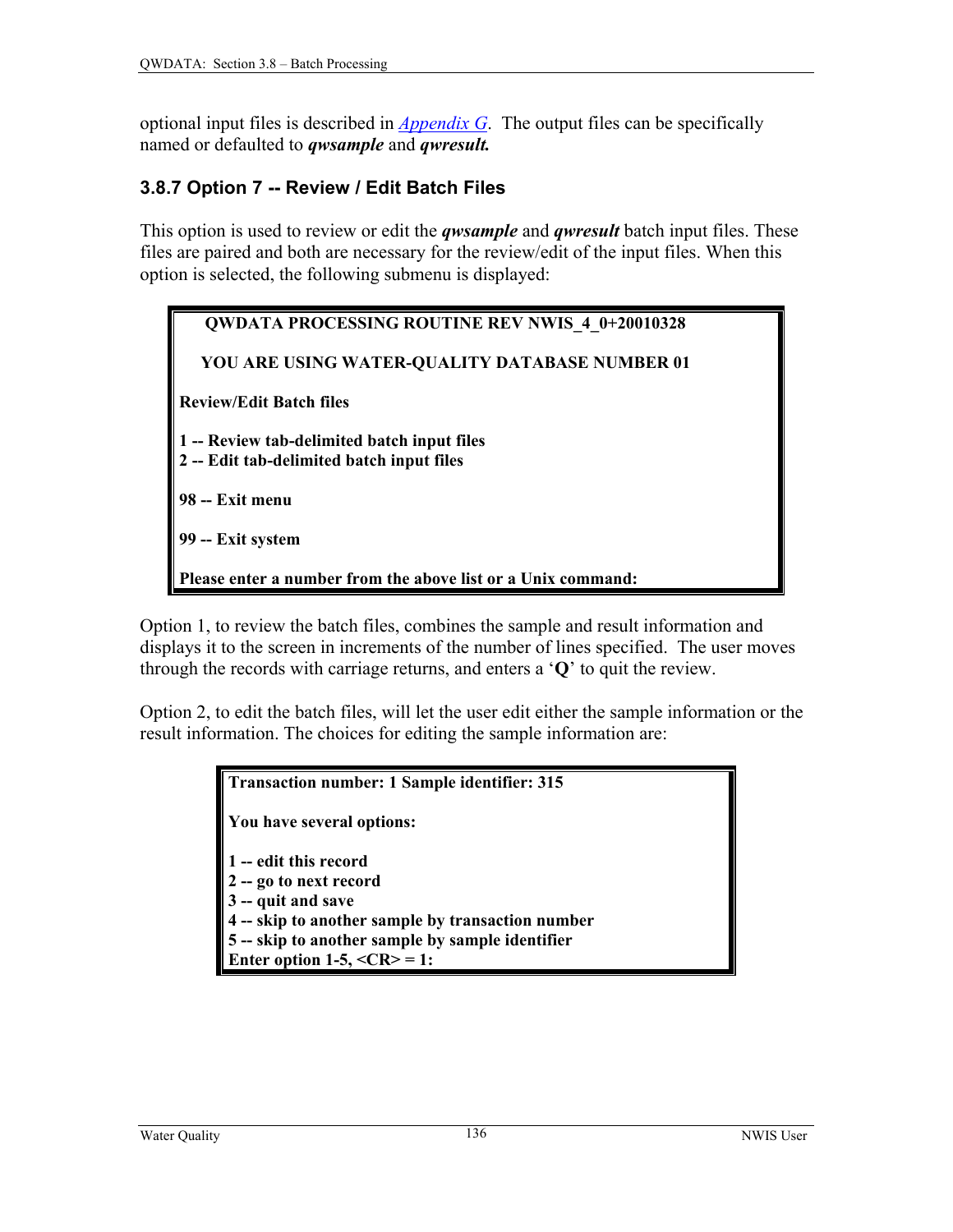The choices for editing result information are:

| Transaction number: 1 Sample identifier: 315      |  |
|---------------------------------------------------|--|
| Parameter code:00681                              |  |
| You have several options:                         |  |
| 1 -- edit this record                             |  |
| 2 -- go to next record                            |  |
| 3 -- quit and save                                |  |
| 4 -- skip to another sample by transaction number |  |
| 5 -- skip to another sample by sample identifier  |  |
| 6 -- skip to another parameter in this sample     |  |
|                                                   |  |
| Enter option 1-6, $\langle CR \rangle = 1$ :      |  |

 Carriage returns and/or the *cursor control commands* displayed at the bottom of the screen can be used to move through the various fields in both the sample and result screens.

Once the user has completed edits in the batch files, option 3 should be selected to quit and save the edited file. The screen display states the input has ended, shows the name of the edited file, and queries the user if there are other files to edit. A *Y* response returns the user to the screen for selecting samples or results to edit. An *N* response returns the user to the original submenu for reviewing or editing batch input files.

## **3.8.8 Option 8 -- Produce 1 - and \* Card Output**

This option is used to produce *qwcards* files from the database. The format of these files is described in *[Appendix F](#page-0-0)*. The program will use record numbers to generate the output file. The format of the input file is described in *[Appendix G](#page-0-0)*.

### **3.8.9 Reload QWDATA from Batch File, Overriding DQI**

This option runs a program that *updates* sample records with sample and result information from batch files and overrides any DQI values (*[Appendix A, Table 14](#page-13-0)*) that would have protected existing values from update. This program is a modification of the *qw* cardsin program, so an entry for each sample (environmental and QC) must already exist in NWIS.

Generally, this program will be used to enter reloaded data from the laboratory or other large-scale changes to the water-quality data. The user will 'point' to the appropriate environmental database number. QC data will be separated and written to an associated QA database. This program can only be used by those with sufficient access rights (e.g. database administrators).